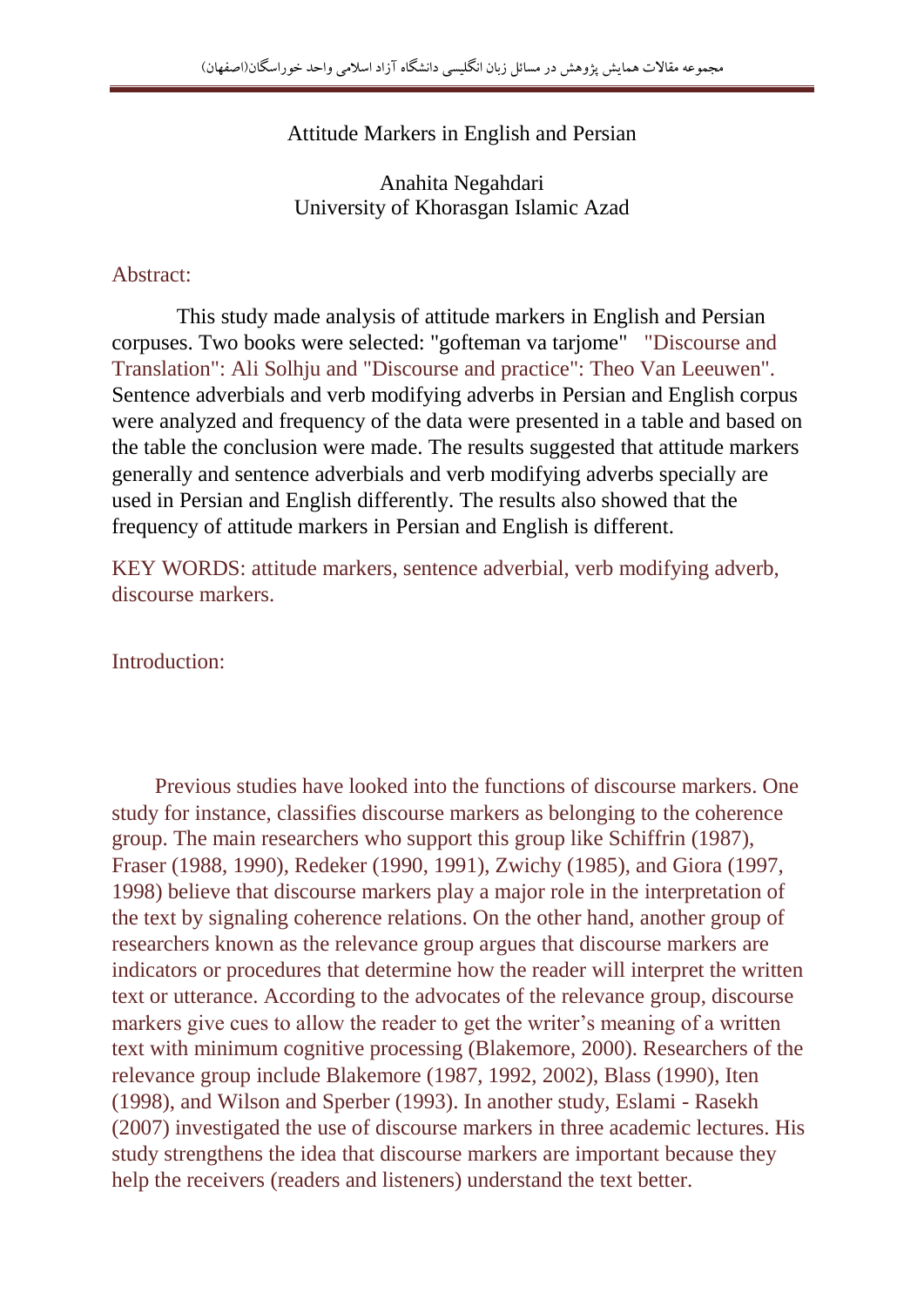Other studies have investigated different linguistic units to determine how their employment in written texts helps achieve cohesion. In fact, Halliday and Hasan (1976) conducted a study on lexical cohesive devices that was supported by other researchers. For instance, Castro (2004) found out in her study that students use lexical cohesive devices to connect ideas together. Duterte-Angeles' (2005) study revealed similar findings. Another researcher, Jonz (1987) concluded that the comprehension level of readers is greatly reduced once cohesive ties are removed from the text.

 Although previous studies have focused on the use of lexical ties like repetition, synonyms or antonyms as important cohesive devices, there is limited study on what the use of specific discourse marker types helps to cohesion and reader's understanding of the text. The present study contributes to evaluate how sentence adverbial help in this respect and they are compared in two languages: English and Persian.

Research questions:

- 1) Are attitude markers used in Persian and English similarly?
- 2) Do attitude markers have the same frequency in English and Persian texts?

Research hypotheses:

- 1) Attitude markers are used in Persian and English similarly.
- 2) Attitude markers have the same frequency in English and Persian texts.

Methodology

 In order to investigate sentence adverbial and verb modifying adverbs the book ' gofteman va tarjome' "Discourse and Translation: Ali Solhjul" and the book "Discourse and practice": Theo Van Leeuwen" were chosen and some pages were selected randomly and Comparative study was done. The purpose of this study was to know the answer to these questions. Do attitude markers are used in Persian and English similarly?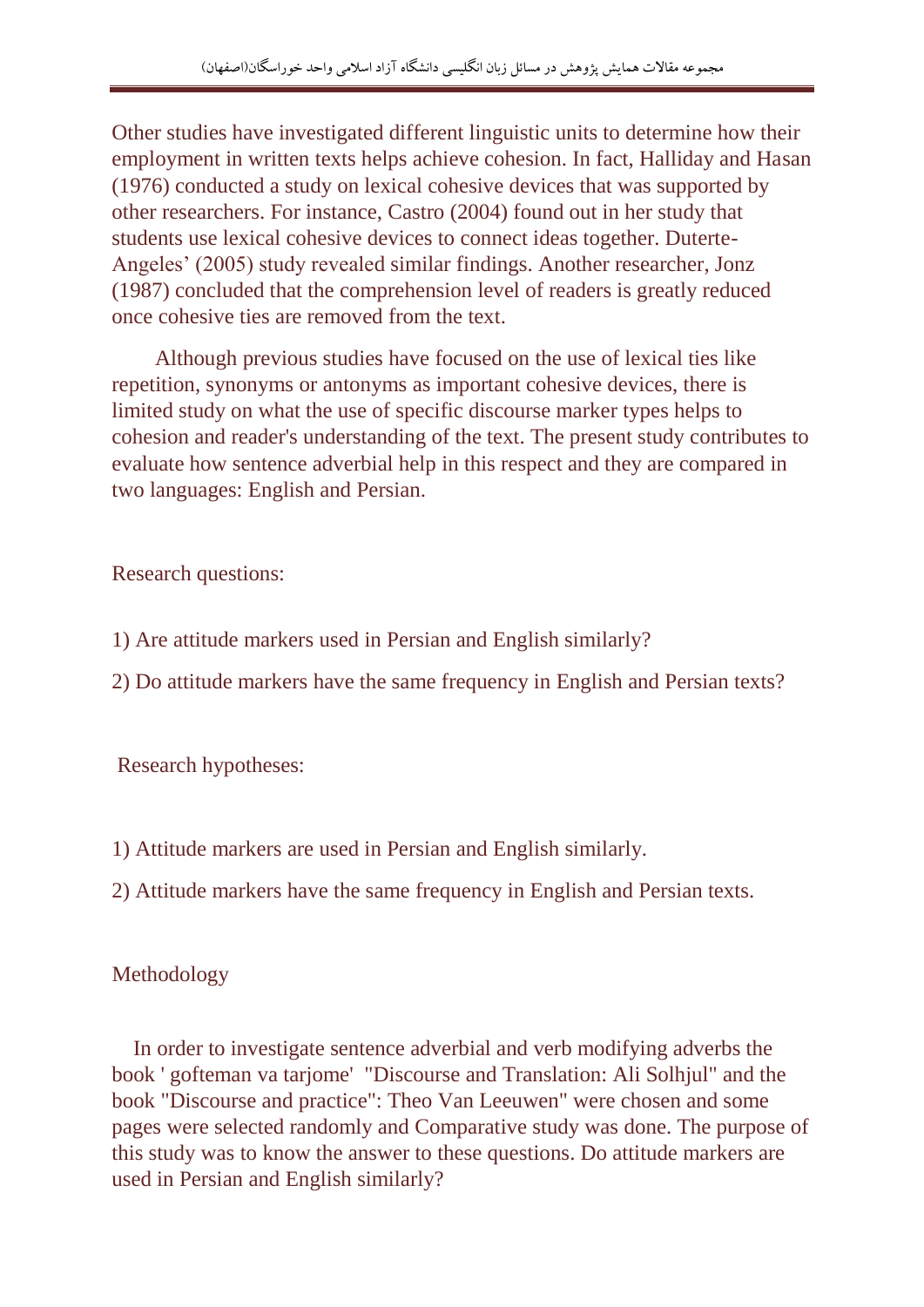Do attitude markers have the same frequency in English and Persian texts? Firstly the data will be presented and then the data will be analyzed.

## Attitude (discourse) markers:

 *Phrases such as so, now, firstly, moreover, and anyways can be used as discourse markers (Schifrin, 1987). Discourse markers are employed to give the hearer information about the discourse structure, and so aid the hearer in understanding how the new speech or text relates to what was previously said and for resolving anaphoric references (Hirschberg and Litman, 1993).Although discourse markers, such as firstly, and moreover, are not commonly used in spoken dialogue (Brown and Yule, 1983), a lot of other markers are employed. These markers are used to achieve a variety of effects: such as signal an acknowledgment or acceptance, hold a turn, stall for time, and signal a speech*

*repair, or signal an interruption in the discourse structure or the return from one. Although Schiffrin defines discourse markers as bracketing units of speech, she explicitly avoids defining what the unit is. We feel that utterance units are the building blocks of spoken dialogue and that discourse markers operate at this level to relate the current utterance to the discourse context or to signal a repair in an utterance.* (Heeman,Allen*)*

 Writing a scientific text is not purely stating the scientific truth.Infact the writer leads the reader to know the writer's attitude towards his or her writing in a text. This is called metadiscourse, which "serves to direct readers in how to understand the author's perspective toward the content or structure of the primary discourse and the readers. It is considered as the interpersonal aspect of language and includes what Halliday(1985) calls modality.( Blagojević, S. 2007)

 Words such as fortunately, unfortunately, that is interesting ... it is worth to know ... show the author's attitude towards what s(he) wrote. In fact, discourse markers show writer's insight and value of the content of the text not the truth value of the text. Sometimes writers show their insights in regard to style of the text or their attitude toward themselves as the writer. Attitude types are showing surprise, showing importance of something, agreement, disagreement,….in this respect we can add modal verb which show obligation and those verbs which show attitudes such as agree ,hope ,…sentence adverbials are enumerated discourse markers .Adverbs such as unfortunately ,importantly,… are of this category. Discourse markers are characterized by their structural (continuation or elaboration) and semantic (revision, cause, equality, context) meanings, and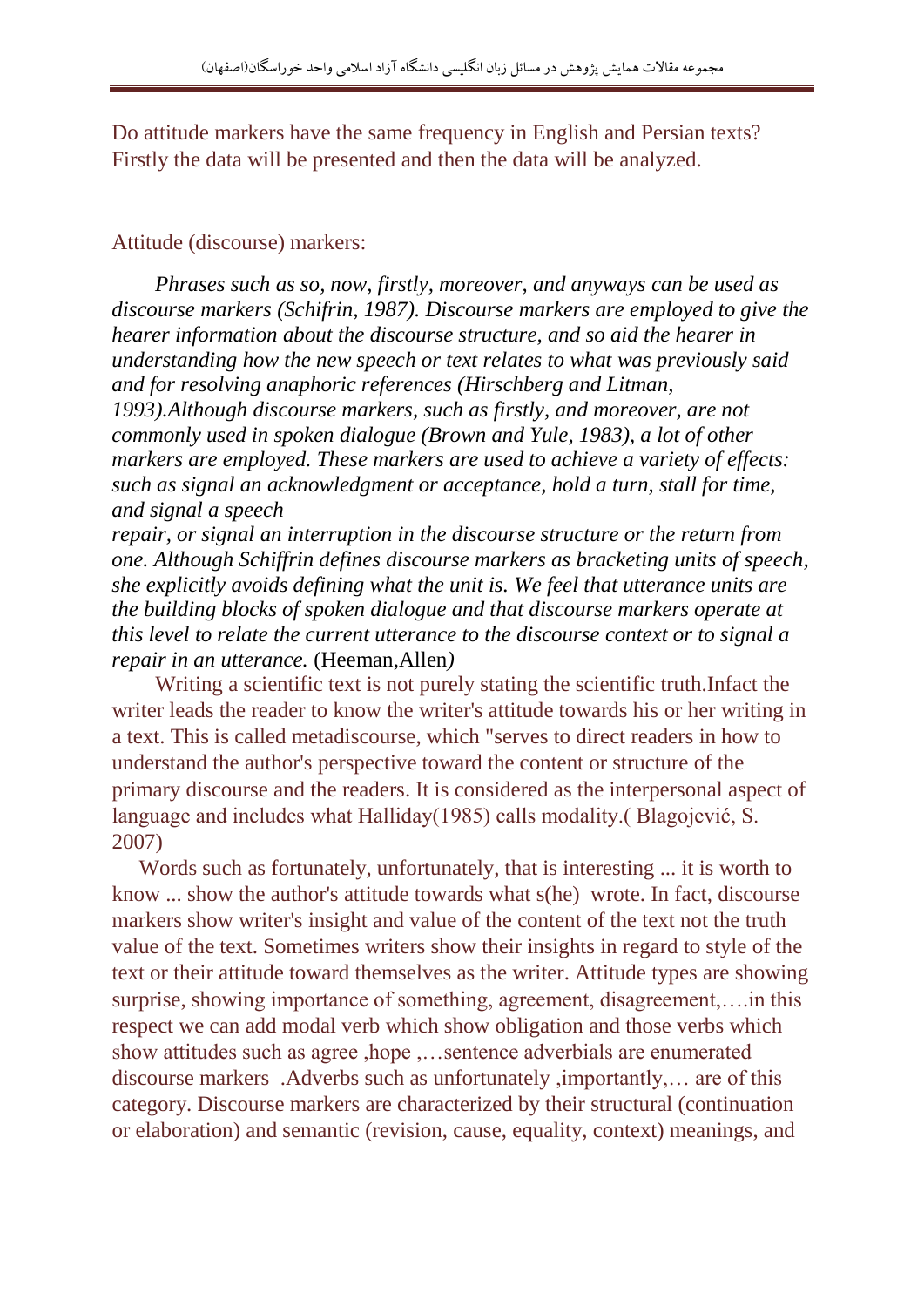they are also associated to a morphosyntactic class (part of speech), one of adverbial (A), phrasal (P) or conjunctive (C).

(Blagojević,S:2009).

Types of discourse (attitude) markers:

 Attitude markers are linguistically realized by various formal categories, which can be classified into six groups:

1. Adverbs and adverbial phrases functioning as sentence adverbials - disjuncts

2. Verb-modifying adverbs functioning as subjuncts - intensifiers

3. Adjectives functioning as subjective complement in sentences with expletive 'it'

4. Adjectives functioning as pronominal modifiers

5. Modal verbs expressing obligation

6. Nouns of specific semantic content. (Blagojević, 2009)

 sentence adverbials and verb modifying adverbs are chosen in this article to be analyzed. By sentence adverbials writer's attitude toward the whole sentence is expressing .Verb modifying adverbs show how the verb is done. Sometimes discourse markers show our attitude from special perspective such as:' historically, theoretically'. Sometimes to express what we think is true but we doubt we use such words as "Apparently, Evidently", To express an idea or belief to certain extent we use:' openly, clearly, certainly', To express a pleasant result: 'Fortunately, pleasantly ', To express dissatisfaction: "Unfortunately ", to express something unreasonable:" strangely, surprisingly". These discourse markers are located at the beginning, end or middle of the sentence in text.

 Accepting authors' claims from readers in their writings depends on authors' reflection of attitudes by discourse markers in text. These discourse markers show what the writer believes or want the reader to believe in, which the most important of them are certainty discourse markers, such as 'clearly, obviously, and certainly'.

 Discourse markers which show certainty impose attitude on reader and take control over their inferences and do not give them a chance for opposition and consider them as inactive and absent in context as they do not have any attitude toward text. For example by using the adverb 'clearly ' the author believes that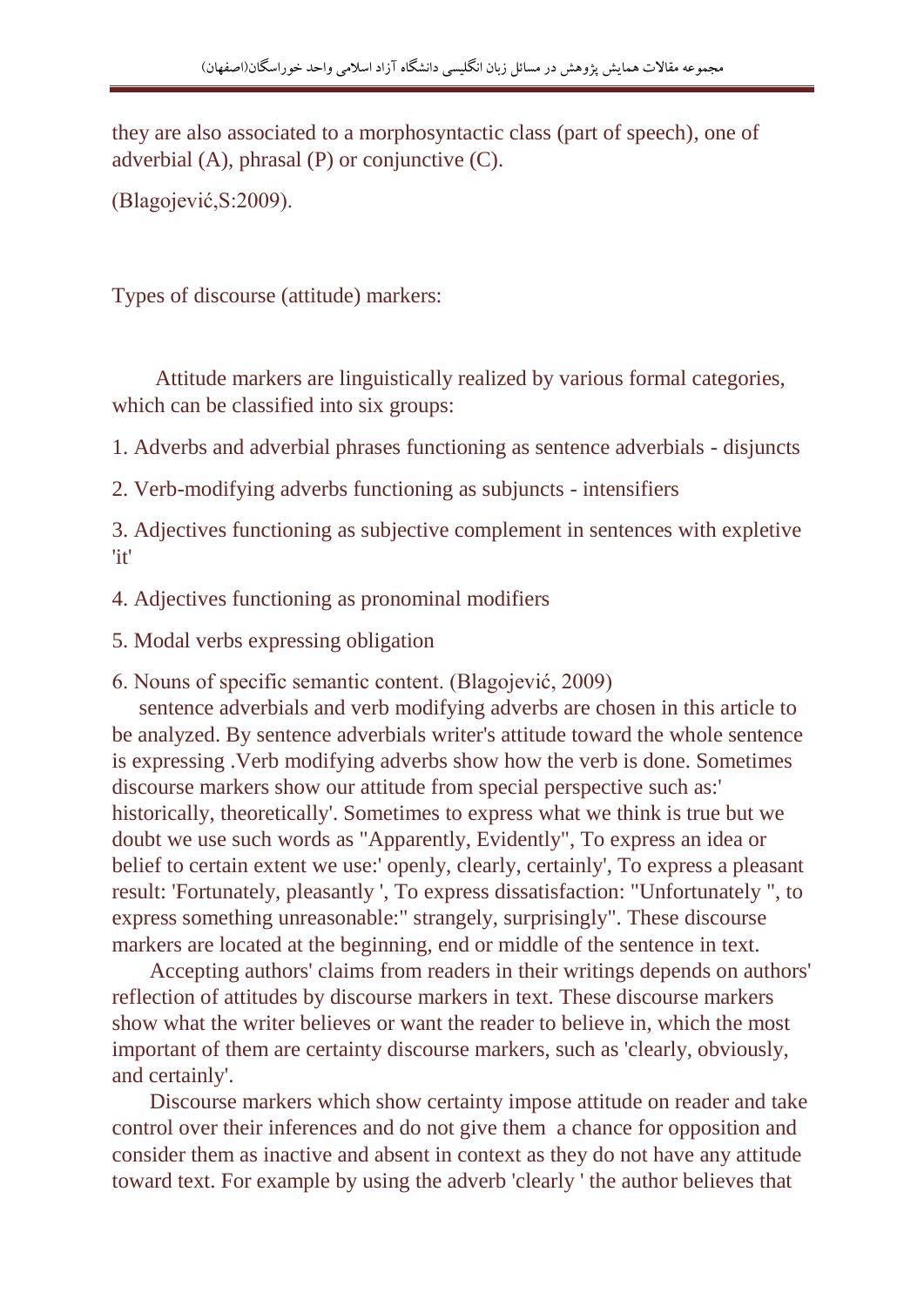not only this subject is obvious to himself or herself; it is obvious to reader too. So the readers can not be able to disagree. (Koutsantoni: 2004).

Attitudes are divided into three subgroups:

1) Affect: the characterization of phenomena by reference to emotion.

2) Judgment: the evaluation of human behavior with respect to social norms.

3) Appreciation: the evaluation of objects and products (rather than human behavior) by reference to aesthetic principles and other systems of social value. (Haiati, Jalilifar)

Sentence adverbials:

As mentioned previously, sentence adverbials are one of attitude markers which represents author's attitude toward the whole sentence. These attitude markers represent certainty, hesitation, satisfaction, dissatisfaction and etc. Firstly adverbials which were found in Persian corpus will be presented.

*Sentence adverbials in Persian corpus:* یط یىف ی میت ایىفت دریت ف میطال ایىا ف نشی ب ف یشی ایع ف عشیطد ف ف نشیی ب ف ی فست.)ص21( ف حقعقت، ف یظد آیه فصل فول ادضعۀ ددفیس فش یت یش فست.)ص12( مطأسیییر یط دخیییت ف یىیایییو د ت ومطد وییی ت و ویدفسیییط ففت یییط یقیییت و ففوعیییت فییییال ش ییی فب وف ییی یعاطو .)ص12( یو ی ی ت س خط ف وفژد یت و یحىی یک ت ط ىف یط عویت ی فسی یت مرهیىمت و یعی مت آت اوی خىفف .)ص24( ف وف فشطق ی ففسخ فو فف ف فیال یگدفیت وف مع فف .)ص42( یع فست کط چوعال اد وط فی یل ط فصلت فست کط و د آت صىفب ف ی وفح مى ععت ففا ت یکا ت ف ت ف ی دىی دىت ففی .)ص42(

Sentence adverbials in English corpus: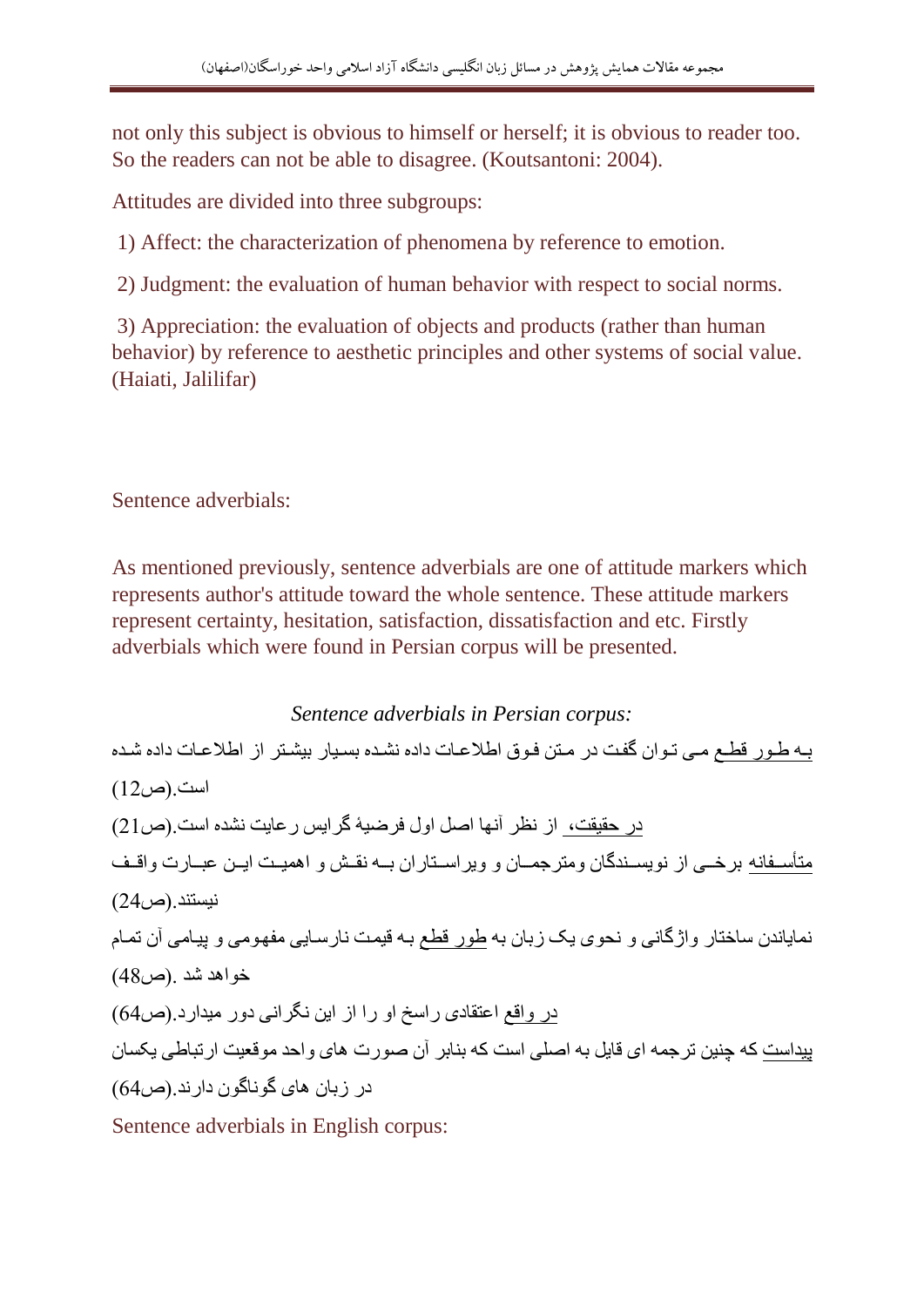Clearly, the project of this book is not yet complete. (p. 22)

Paradoxically, they are represented as "small," "little," and timid. (p. 51)

Clearly, the ability to "transact" requires a certain power. (p. 60)

Critically, it is important to distinguish between actions which affect people and

actions which affect other kinds of "things."(p. 60)

It is this kind of timing which, predictably, attracts most comment in the literature. (p. 79)

Predictably, mechanical synchronization is the most frequent category in my data, (p. 79)

Clearly, if space is functionalized and hierarchized for the purposes of an institutional… (p. 97)

Clearly, it is true. (p. 123)

Clearly, family identity plays an important role in preschool playmobil. (p. 155)

Verb modifying adverbs in Persian corpus:

مي خو اهيم تقاضياي خود را مؤديانه مطرح کنيم.(ص21) ما ترجمهٔ *طرف خانهٔ ستوان ر*ا به ضرب و زور مى خوانيم.(ص 28) ...نمی توان به راحتی به زبان فارسی ترجمه کرد.(ص28) ... نا آگاهانه ز بان تر جمه ای مقصد را با نحو ز بان مبدأ بر داز ش می کنند (ص48)  $(55)$ و فتی می خو استیم مطلبی را بر جسته تر نشان دهیم....(ص خوانندهٔ فارسی زبان نمی توانست آن ها را خوب بفهمد.

We want to pose our request politely.  $(P, 21)$ we read 'around lieutenant house' translation forcefully. (P. 28) …we cannot translate into Farsi easily. (P. 28) … they proceed target language translation by the source language syntax unknowingly. (P. 48) when we want to show something more prominently.... (p. 55) Persian-language reader could not understand it well.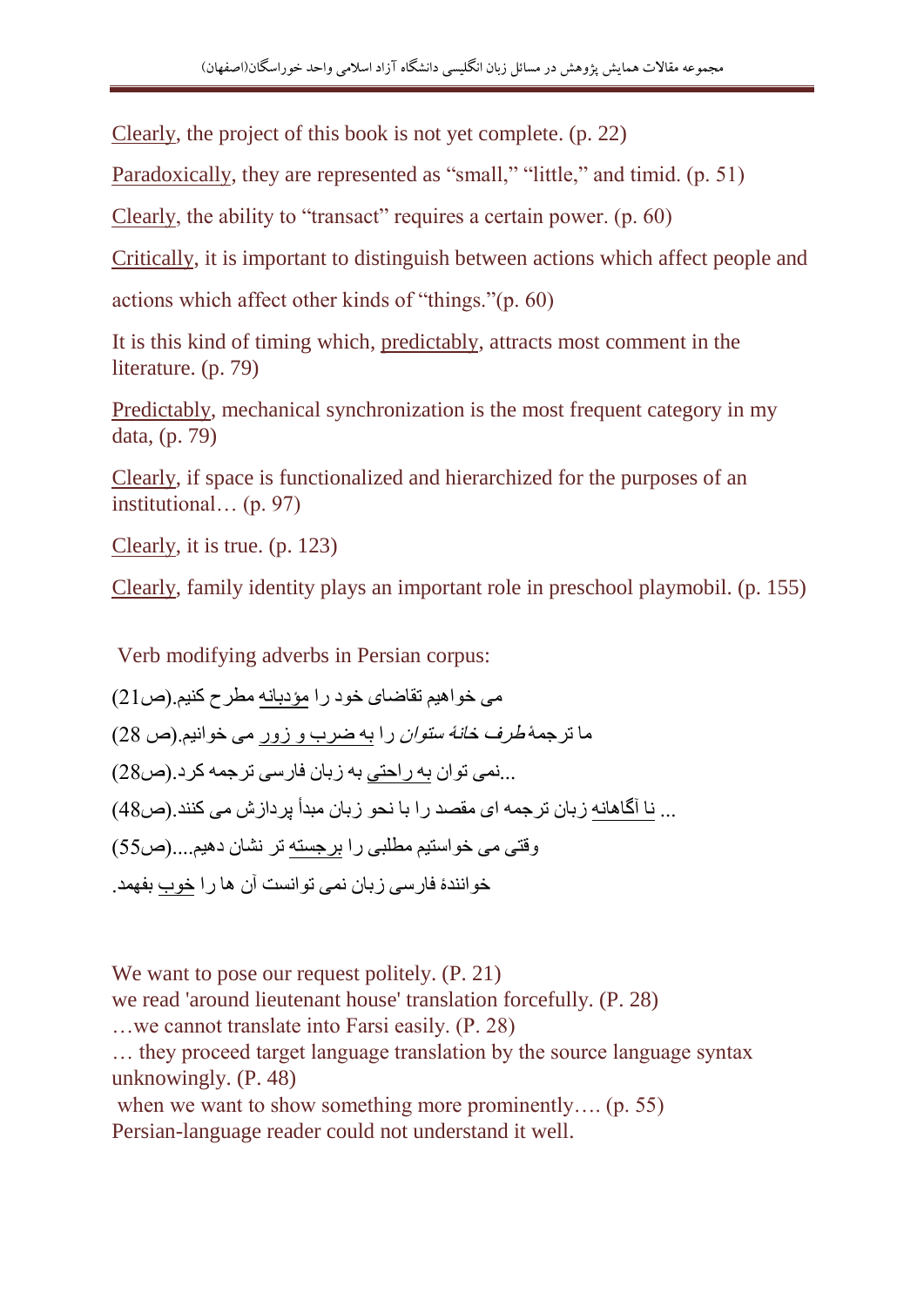Other verb modifying adverbs in Persian corpus:

به وضوح، راحت تر ، به راحتی، ید، یه درستی، یه راحتی، یه طور کامل، مرتب، یدون در نظر گر فتن این عامل، بدون هیچ تر دید، به خطا،عیناً، به راحتی، عیناً

Clearly, more convenient, easily, bad, correctly, easily, completely, sort, regardless of the cause, without any doubt, mistakenly, exactly, easily, and exactly.

Verb modifying adverbs in English corpus:

He described how knowledge is actively produced in "the upper reaches of the education system (p. 6)

Actions 1 and 2, for instance, must have clearly occurred….(p. 9)

… timing is clearly a key aspect of the organization of social life.(p. 22)

… as they are naturally inclined to racism…(p. 31)

… all categories of social factor are equally often generalized. (p. 36)

… the lines between the parties are sharply drawn.(p. 39)

Other verb modifying adverbs in English corpus:

calmly , fully, partly, separately, individually , collectively, specifically, slightly, relatively, strongly, separately, directly, primarily, essentially, discursive statically, dynamically, clearly, obliquely, actually, punctually, grammatically, violently, nonviolently, metonymically, precisely, dynamically, statically, fully, literally, metaphorically , congruently, critically, critically, grammatically, linguistically, directly, clearly ,symbolically ,typically ,uniquely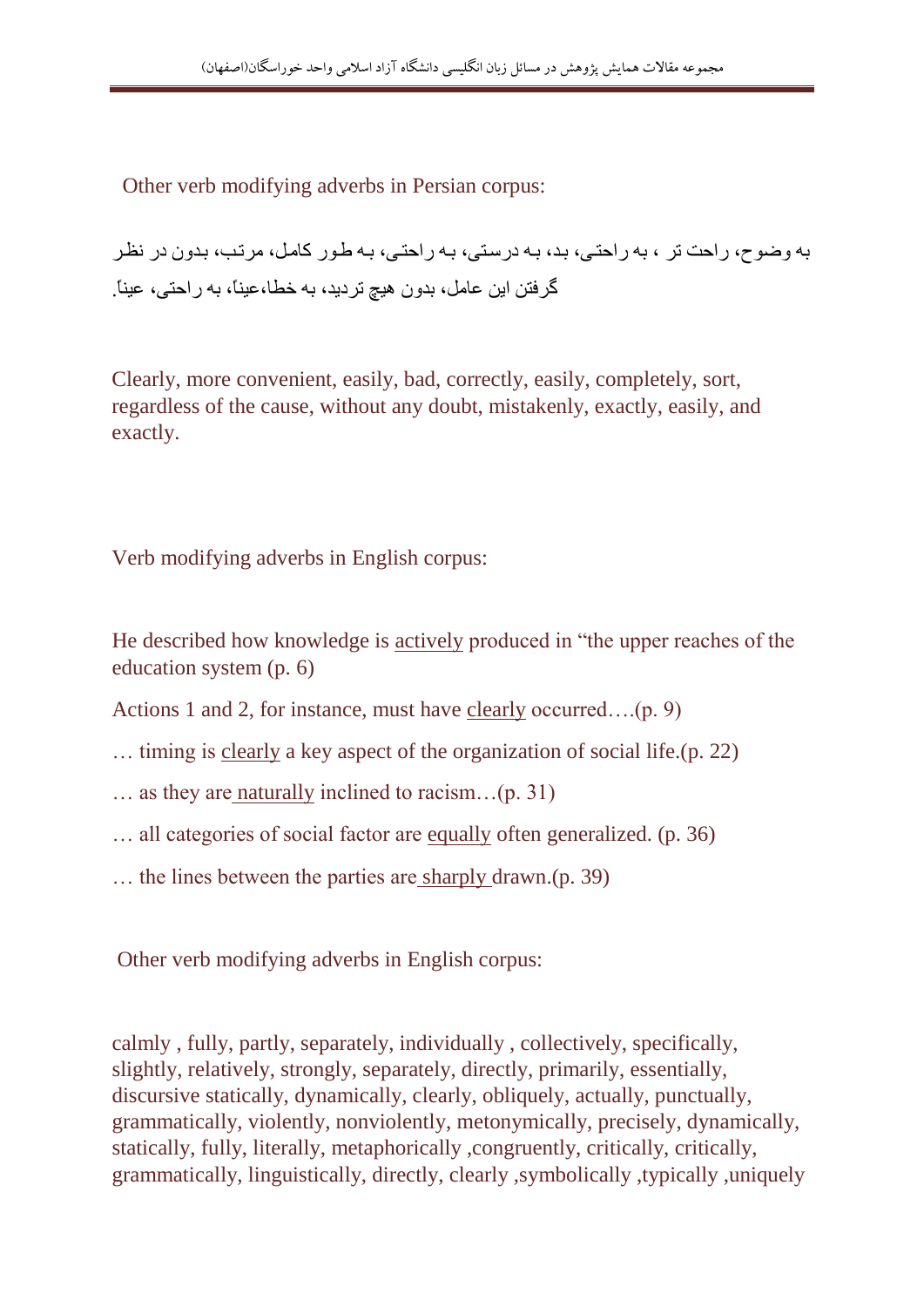,selectively,miserably,technically highly ,probably ,contextually, socially, strongly, generically, normally, entirely, necessarily,

## Data analysis:

| Attitude markers frequency |                     |                        |
|----------------------------|---------------------|------------------------|
|                            |                     |                        |
|                            | Sentence adverbials | Verb modifying adverbs |
| Persian corpus             | 25                  | 21                     |
| English corpus             | 9                   | 58                     |

According to table above the number of sentence adverbials in Persian corpus is more than the number of them in English corpus. In Persian it is 25 in English 9. Verb modifying adverbs are 21 in Persian corpus and 58 in English corpus, so their frequency is more in English.

Conclusion:

 Based on the revealed data we can conclude that attitude markers do not have the same frequency in Persian and English. The frequency of sentence adverbials in Persian is more than English. The frequency of verb modifying adverbs in English is more than Persian. Attitude markers are not used in Persian and English similarly, their distribution is different. Null hypotheses are not true in this case, because first hypothesis which is